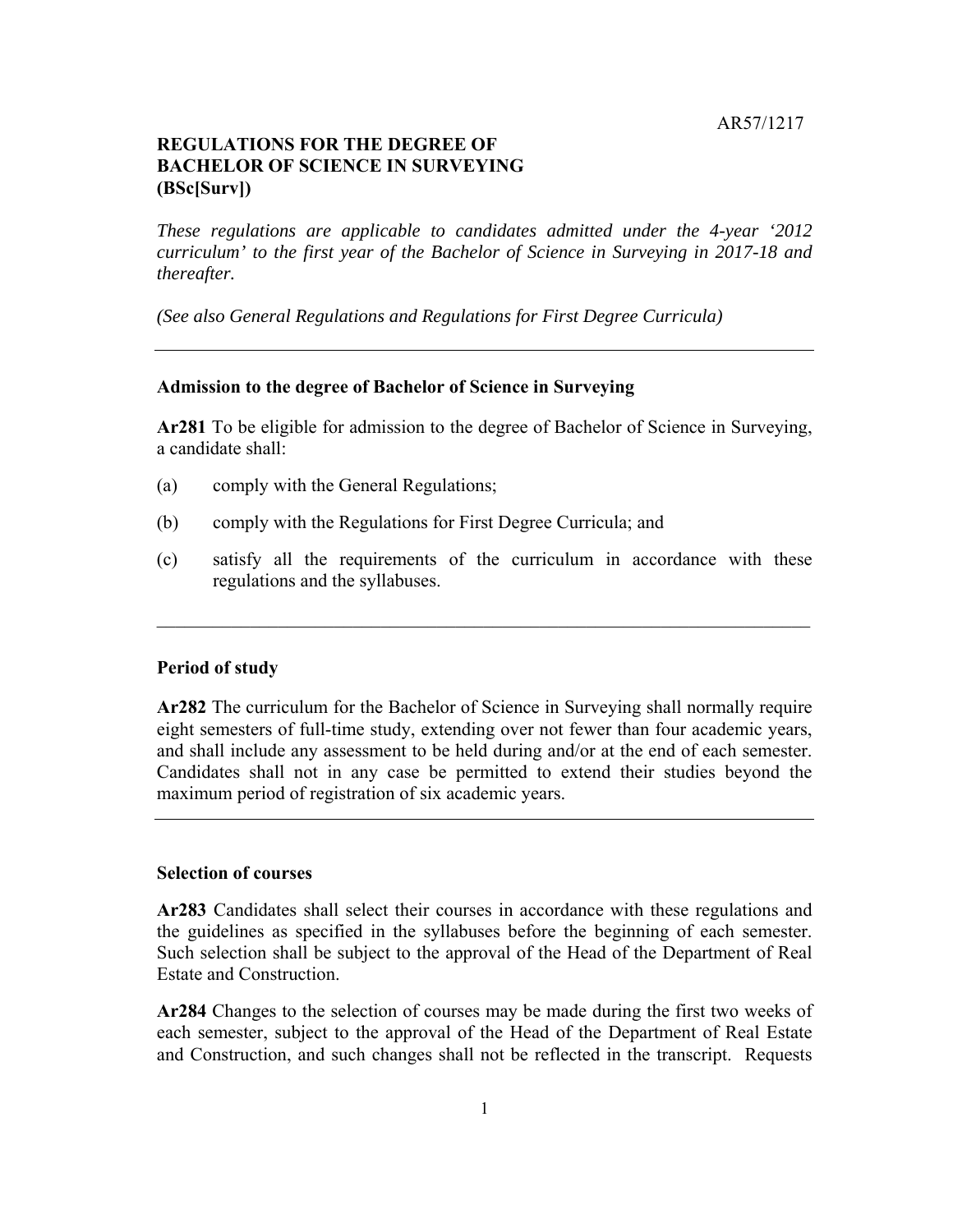for changes after the first two weeks of a semester shall not be considered, and a candidate withdrawing from any course without permission shall be given an F grade.

**Ar285** Candidates shall not be permitted to select other courses for which a failed course forms a prerequisite unless permission is given by the department for the candidates to be reassessed in the failed course and for them to satisfy the examiners in this.

## **Curriculum requirements**

**Ar286** To complete the curriculum a candidate shall:

- (a) satisfy the requirements prescribed in UG5 of the Regulations for First Degree Curricula;
- courses and 6 credits of a disciplinary elective), 12 credits in English language (b) enrol in courses of a total of 240 credits, comprising a professional core of 180 credits (including 156 credits of core courses, 18 credits of Faculty Foundation enhancement, 6 credits in Chinese language enhancement, 36 credits of Common Core courses and 6 credits of an elective course;
- (c) follow instruction in the courses as prescribed under these regulations and satisfactorily complete all coursework requirements set as tests or as parts of any assessment and practical work to be undertaken as an integral part of the BSc(Surv) curriculum; and
- (d) satisfy the examiners in the assessment of the courses in the manner specified in the regulations and syllabuses.

## **Ar287 Progression in curriculum**

- otherwise permitted or required by the Board of the Faculty, or except in the last (a) Candidates shall normally be required to take not fewer than 24 credits nor more than 30 credits in any one semester (except the summer semester) unless semester of study when candidates may be required to take fewer than 24 credits to satisfy the outstanding curriculum requirements.
- academic year. With the special permission of the Board of the Faculty, (b) Candidates may, of their own volition, take additional credits not exceeding 6 credits in each semester, accumulating up to a maximum of 72 credits in one candidates may exceed the annual study load of 72 credits in a given academic year provided that the total number of credits taken does not exceed 288 credits, save as provided for under Ar287(c).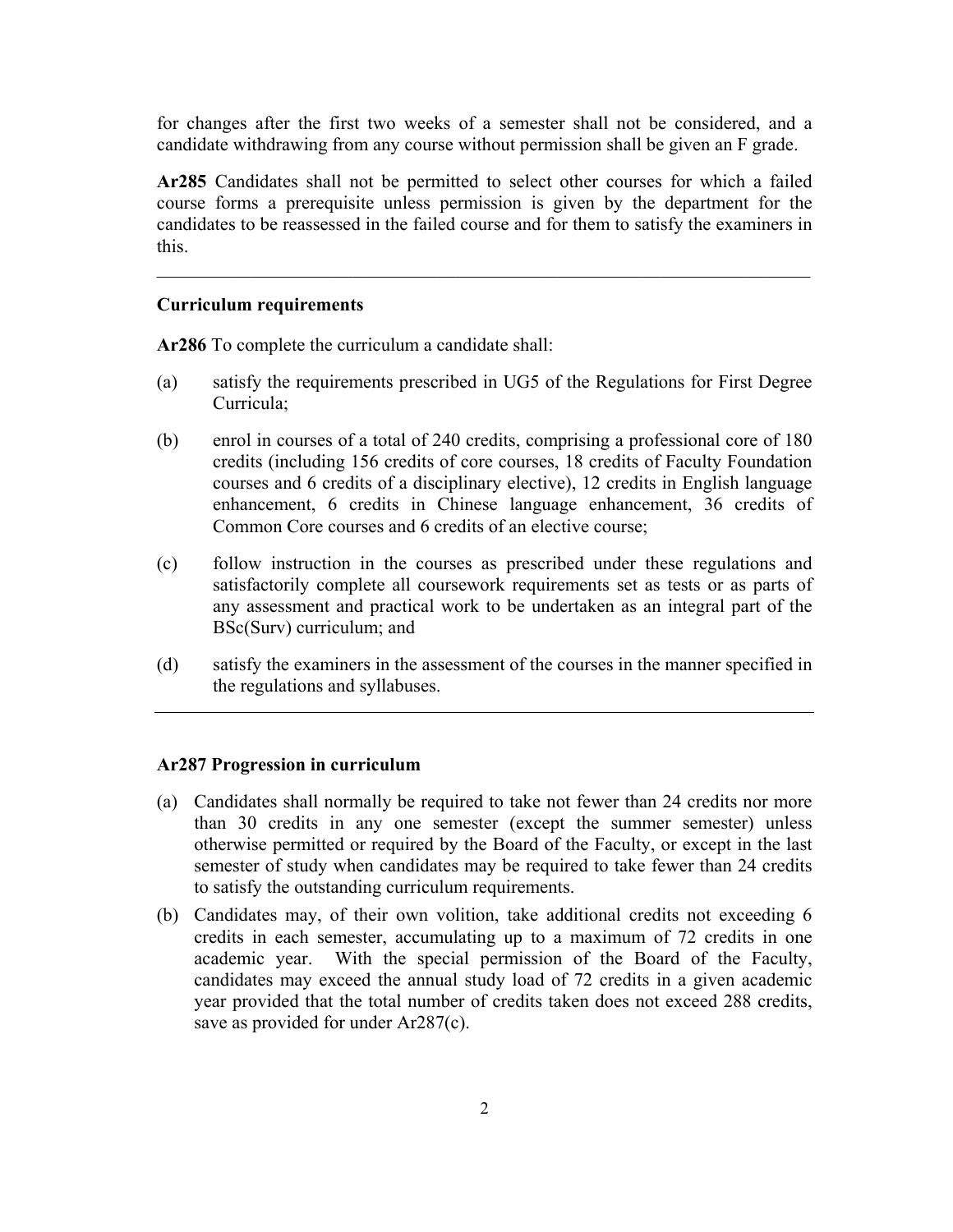- (c) Where candidates are required to make up for failed credits, the Board of the Faculty may give permission for candidates to exceed the annual study load of 72 credits provided that the total number of credits taken does not exceed 432 credits.
- (d) Candidates may, with the approval of the Board of the Faculty, transfer credits for courses completed at other institutions at any time during their candidature. The number of transferred credits may be recorded in the transcript of the candidate, but the results of courses completed at other institutions shall not be included in the calculation of the GPA. The number of credits to be transferred shall not exceed half of the total credits normally required under the degree curricula of the candidates during their candidature at the University.
- (e) Unless otherwise permitted by the Board of the Faculty, candidates shall be recommended for discontinuation of their studies if they have:
	- semesters (not including the summer semester), except where they are not (i) failed to complete successfully 36 or more credits in two consecutive required to take such a number of credits in the two given semesters, or
	- (ii) failed to achieve an average Semester GPA of 1.0 or higher for two consecutive semesters (not including the summer semester), or
	- (iii) exceeded the maximum period of registration specified in the regulations of the degree.

 Candidates may be required by the Board of Examiners to take a reduced study load of not fewer than 24 credits if their academic progression is unsatisfactory.

#### **Assessment**

 earn credits. Grades shall be awarded in accordance with UG8(a) of the Regulations **Ar288** Candidates shall be assessed for each of the courses for which they have registered, and assessment may be conducted in any one or any combination of the following manners: written examinations or tests, written assignments or exercises, continuous assessment of coursework, laboratory work, field work, research or project reports, or any other manner as determined by the examiners. Only passed courses will for First Degree Curricula.

 **Ar289** (a) Candidates who are unable, because of illness, to be present at the written the form prescribed within two weeks of the first day of the candidate's absence from year's examinations, and the provisions made in the regulations for failure at the first examination of any course may apply for permission to present themselves at a supplementary examination of the same course to be held before the beginning of the First Semester of the following academic year. Any such application shall be made on any examination. Any supplementary examination shall be part of that academic attempt shall apply accordingly.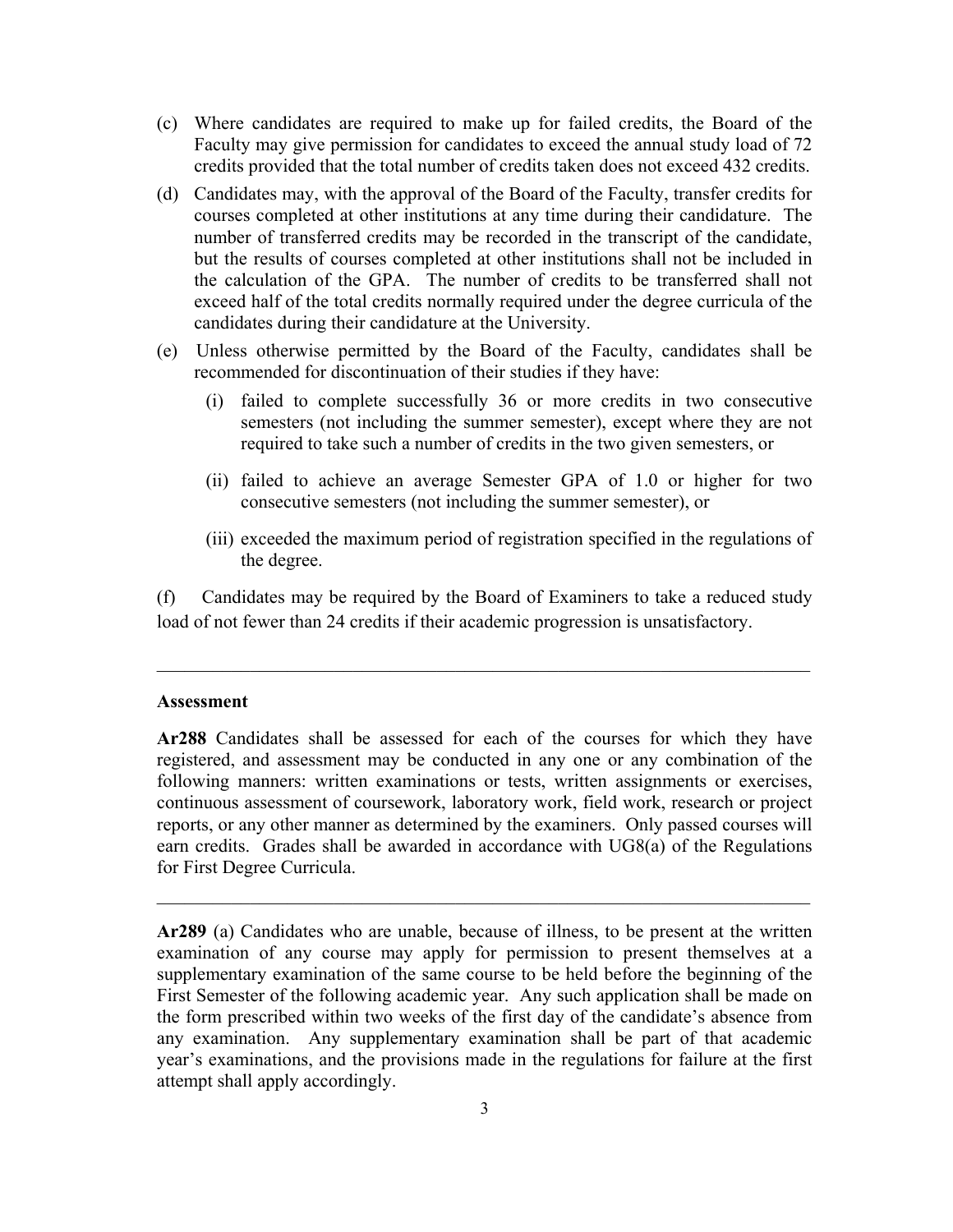(b) Candidates who are unable, because of illness, to be present at any assessment task of any course may apply for permission to present themselves for supplementary assessment of the same course to be held in a manner prescribed at the Department's discretion.

**Ar290 (a)** Candidates shall not be permitted to repeat a course for which they have received a D grade or above for the purpose of upgrading.

- (b) Where candidates are permitted or required to present themselves for will be included in the calculation of the semester GPA, the year GPA, the re-assessment / re-examination / assessment in an alternative course, the new grade obtained together with the previous F grade shall be recorded on the transcript and cumulative GPA and graduation GPA.
- (c) The maximum number of attempts for a particular course or requirement is three.

**Ar291** There shall be no appeal against the results of examinations and all other forms of assessment.

#### **Ar292 Failure in assessment**

(a) Candidates are required to make up for failed courses in the following manner as prescribed by the Board of Examiners:

- later than the beginning of the first semester of the following academic year (i) undergoing re-assessment / re-examination in the failed course to be held no (except for courses offered in the summer semester, re-assessment / reexamination in the failed course to be held within five weeks after the beginning of the following acdemic year); or
- (ii) re-submitting failed coursework, without having to repeat the same course of instruction; or
- (iii) repeating the failed course(s) by undergoing instruction and satisfying the assessments; or
- (iv) taking another course *in lieu* of a failed elective course, and satisfying the assessment requirements.

# **Honours classification**

## **Ar293**

(a) Honours classifications shall be awarded in five divisions: First Class Honours, Second Class Honours Division One, Second Class Honours Division Two, Third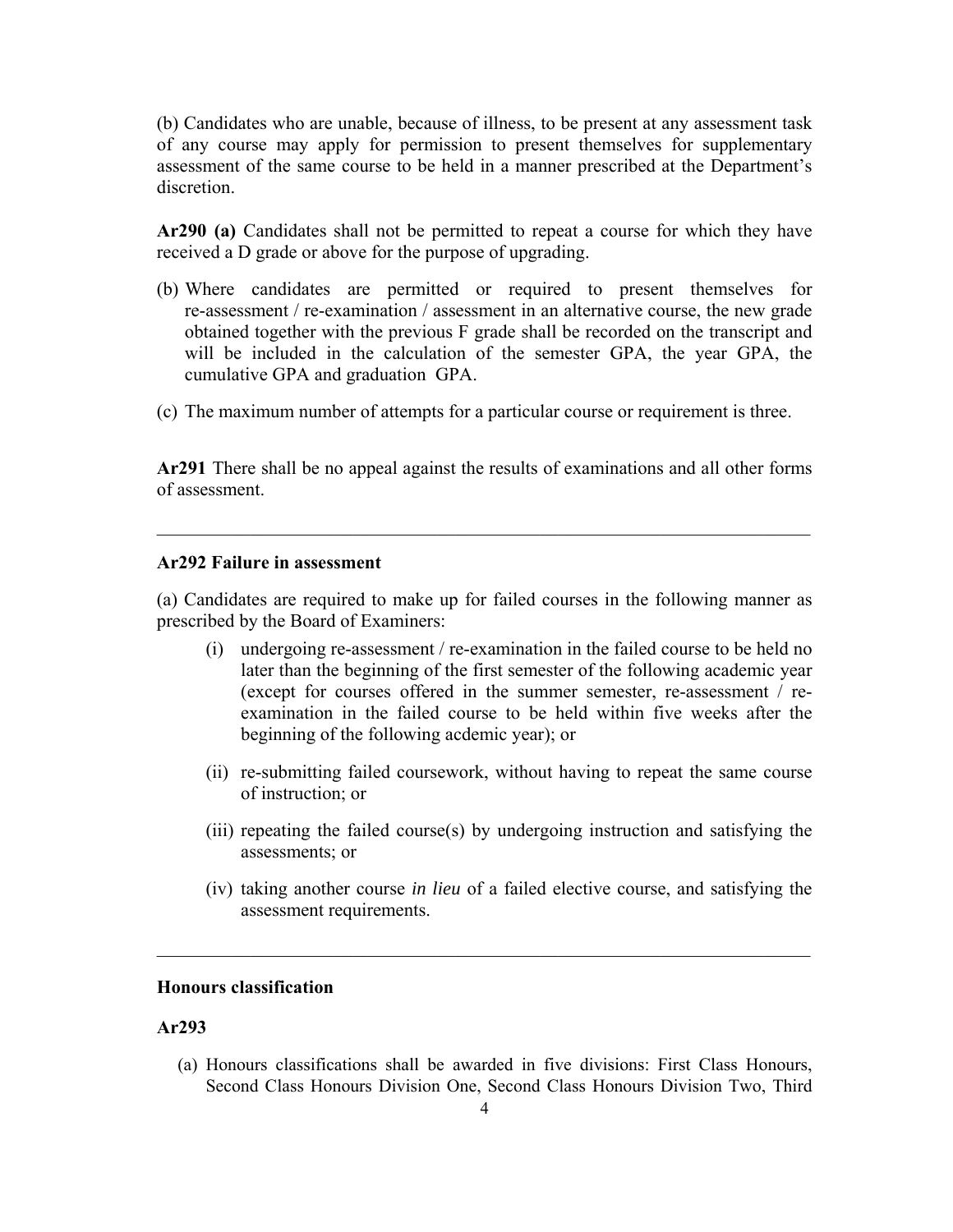Class Honours, and Pass. The classification of honours shall be determined by the Board of Examiners for the degree in accordance with the following Graduation GPA scores (GGPA), with all courses taken (including failed courses) carrying weightings which are proportionate to their credit values<sup>1</sup>:

| Class of honours            | GGPA range      |
|-----------------------------|-----------------|
| <b>First Class Honours</b>  | $3.60 - 4.30$   |
| <b>Second Class Honours</b> | $(2.40 - 3.59)$ |
| Division One                | $3.00 - 3.59$   |
| Division Two                | $2.40 - 2.99$   |
| Third Class Honours         | $1.70 - 2.39$   |
| Pass                        | $1.00 - 1.69$   |

- (b) Honours classification may not be determined solely on the basis of a candidate's Graduation GPA and the Board of Examiners for the degree may, at its absolute discretion and with justification, award a higher class of honours to a candidate deemed to have demonstrated meritorious academic achievement but whose Graduation GPA falls below the range stipulated in Ar293(a) of the higher classification by not more than 0.1 Grade Point.
- (c) A list of candidates who have successfully completed all degree requirements shall be posted on Faculty noticeboards.

 $\mathcal{L}_\mathcal{L} = \{ \mathcal{L}_\mathcal{L} = \{ \mathcal{L}_\mathcal{L} = \{ \mathcal{L}_\mathcal{L} = \{ \mathcal{L}_\mathcal{L} = \{ \mathcal{L}_\mathcal{L} = \{ \mathcal{L}_\mathcal{L} = \{ \mathcal{L}_\mathcal{L} = \{ \mathcal{L}_\mathcal{L} = \{ \mathcal{L}_\mathcal{L} = \{ \mathcal{L}_\mathcal{L} = \{ \mathcal{L}_\mathcal{L} = \{ \mathcal{L}_\mathcal{L} = \{ \mathcal{L}_\mathcal{L} = \{ \mathcal{L}_\mathcal{$ 

 <sup>1</sup> For students in the 2017-18 intake and thereafter who have successfully completed six Common Core courses, the calculation of Graduation GPA is subject to the proviso that either five Common Core courses with the highest grades (covering all four Areas of Inquiry), or all six courses will be counted towards Graduation GPA, depending on which generates the higher Graduation GPA.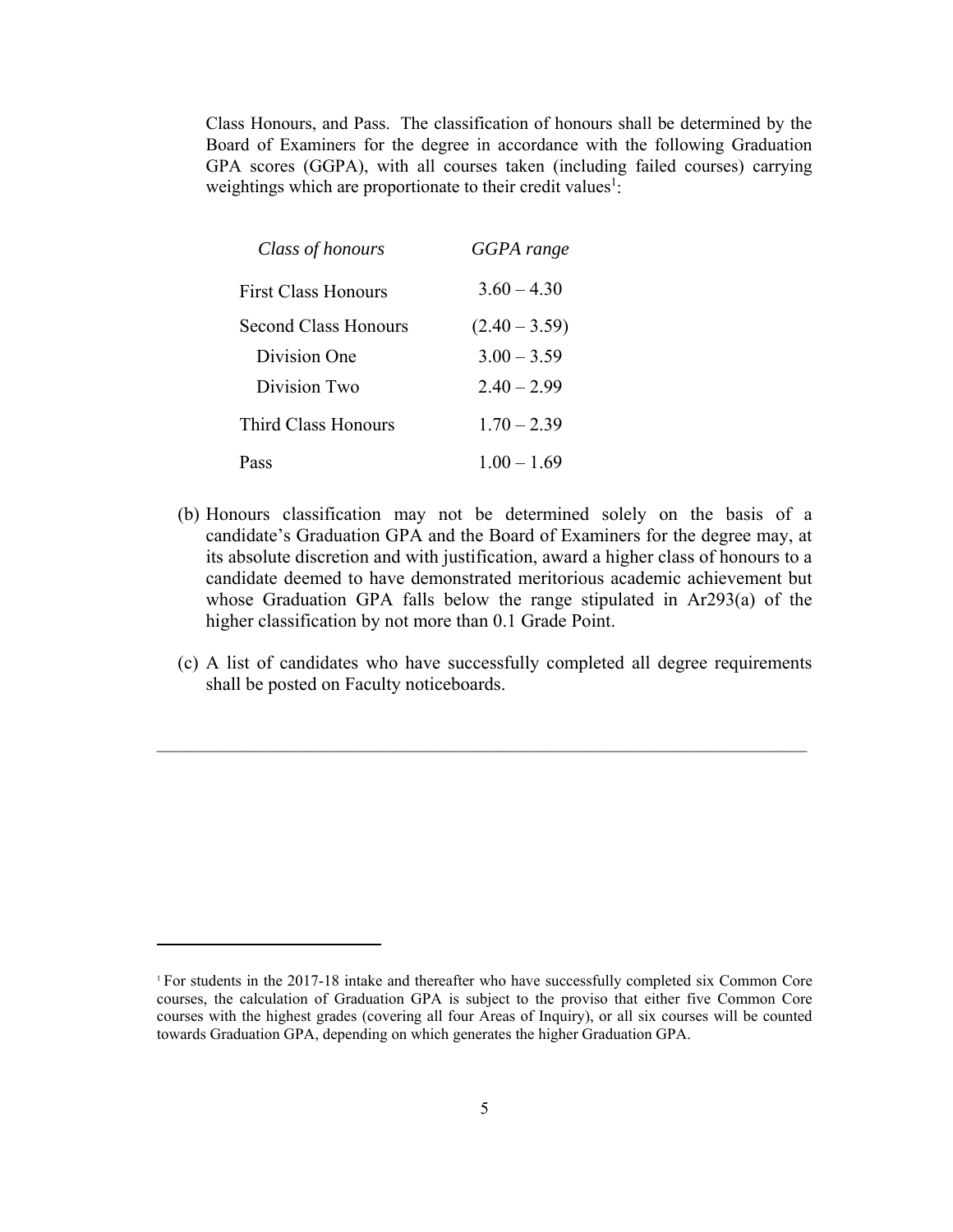AR23/719

# **BACHELOR OF SCIENCE IN SURVEYING SYLLABUSES FOR THE DEGREE OF (BSc[Surv])**

*These syllabuses are applicable to candidates admitted under the 4-year '2012 curriculum' to the first year of the Bachelor of Science in Surveying in 2018-19.* 

 year 2018-19 will take a professional core of 180 credits (including 156 credits of core courses, 18 credits of Faculty Foundation courses and 6 credits of a disciplinary elective course), plus a total of 54 credits in language and Common Core courses, and 6 credits of an Students entering the 4-year Bachelor of Science in Surveying curriculum in the academic elective course, totalling 240 credits for the 4-year curriculum.

 The syllabuses of the Bachelor of Science in Surveying shall comprise the following requirements:

## **University Requirements**

54 credits of compulsory University requirements which must be completed successfully:

- (i) One 6-credit course in Core University English<sup>1</sup>; one 6-credit course in  $(18 \text{ credits})$  English language enhancement; and one 6-credit course in Chinese language enhancement $2$
- (ii) 36 credits of courses in the Common Core Curriculum, comprising at (36 credits) least one and not more than two courses from each Area of Inquiry with not more than 24 credits of courses being selected within one academic year except where candidates are required to make up for failed credits.

(ii) to take an elective course in lieu.

 <sup>1</sup> Candidates who have achieved Level 5 or above in English Language in the Hong Kong Diploma of Secondary Education Examination, or equivalent, are exempted from this requirement, and Core University English is optional. Those who do not take this course should take an elective course in lieu, see UG6 of the Regulations for First Degree Curricula.

 2 Students are required to successfully complete the 6-credit Faculty-specific Chinese language enhancement course, except for:

 (a) Putonghua-speaking students who should take CUND9002 (Practical Chinese and Hong Kong Society) or CUND9003 (Cantonese for Non-Cantonese Speaking Students); and

 (b) students who have not studied Chinese language during their secondary education or who have not attained the requisite level of competence in the Chinese language to take the Chinese language enhancement course should write to the Board of the Faculty to apply to be exempted from the Chinese language requirements, and

 (i) to take a 6-credit Cantonese or Putonghua language course offered by the School of Chinese especially for international and exchange students; OR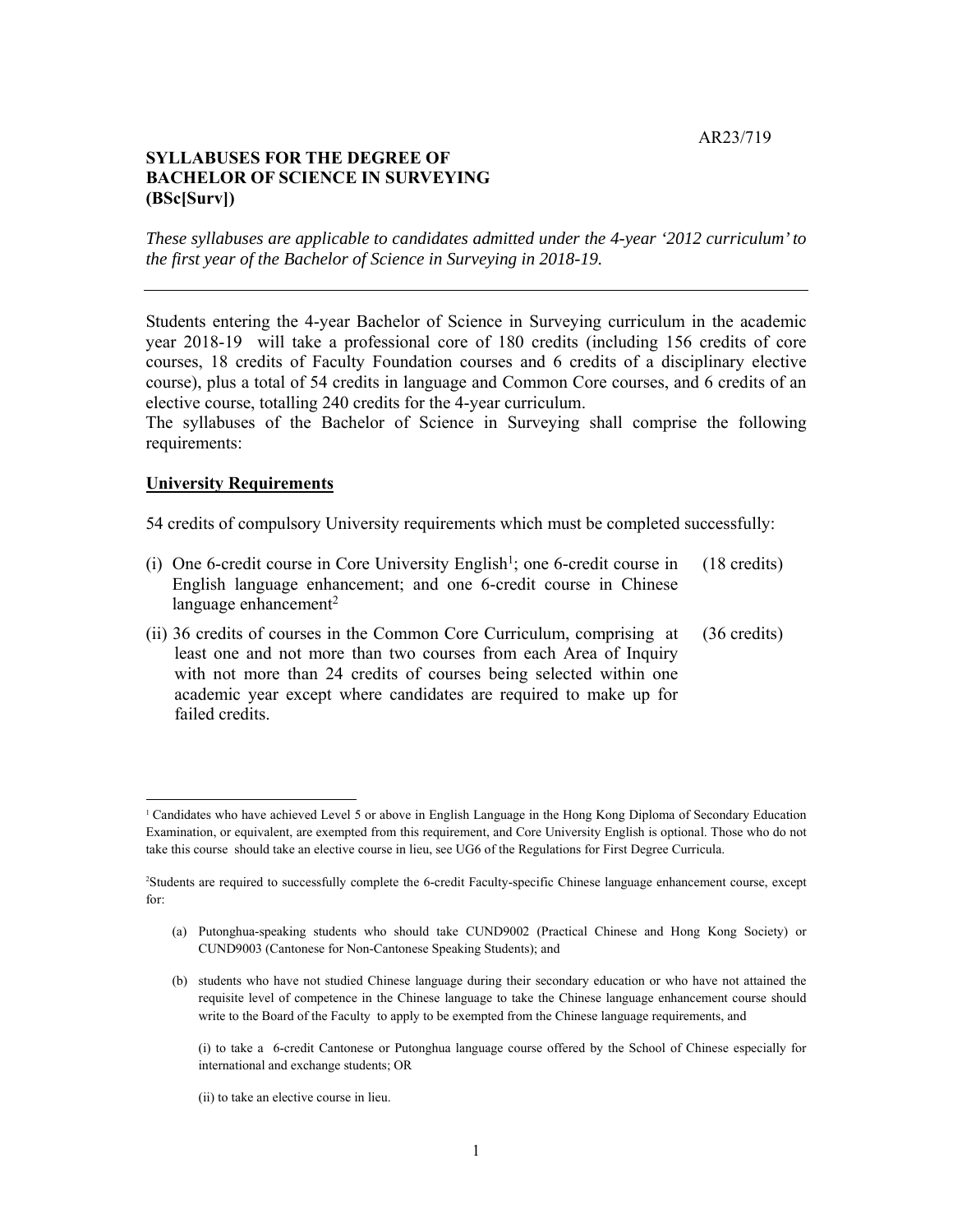# **Faculty Requirements**

| 18 credits of compulsory Faculty Foundation courses which must be completed successfully: |            |
|-------------------------------------------------------------------------------------------|------------|
| Three 6-credit Faculty Foundation courses including                                       | 18 credits |
| - Introduction to Building Technology;                                                    |            |
| - Housing and Cities;                                                                     |            |

and either one of the following:

- Sustainability and the Built Environment;
- Introduction to Landscape City Architecture.

# **Professional Core of Surveying**

The Bachelor of Science in Surveying curriculum has four course categories which are taught using distinct learning modes.

 Most courses are 6-credit courses, with the exception of the Dissertation component which is 18 credits. The majority of courses are classified into Management, Law, Economics, and Construction aspects. These different aspects are then interwoven in the Studio courses to project work in the studio courses, and to allow a more specific and structured approach to allow for knowledge and skills learnt in each course to be related directly to concurrent student learning.

## *Studio* courses (6 credits)

 (6 credits, approximately 120 - 150 hours of student learning activities are required for each course, including 54 - 72 contact hours for weekly studio meetings)

**\_\_\_\_\_\_\_\_\_\_\_\_\_\_\_\_\_\_\_\_\_\_\_\_\_\_\_\_\_\_\_\_\_\_\_\_\_\_\_\_\_\_\_\_\_\_\_\_\_\_\_\_\_\_\_\_\_\_\_\_\_\_\_\_\_\_\_\_\_\_\_\_\_\_\_**

 These courses engage students, under staff guidance and supervision, in addressing the core require students to apply and integrate the theories and knowledge learned in concurrent are designed to be intensive in developing team collaboration skills and training communication skills, especially in text-based, verbal, visual as well as digital reports (up to 5,000 words), or other format as prescribed by the teacher, performance in studio meetings, including (but not exclusively) contribution to and participation in studio and related issues essential to the training of a professional surveyor. The studio projects courses of management, law, economics, and construction. In addition, these Studio courses communication. Assessment is 100% by continuous coursework assessment, i.e. written discussions and presentations.

*Studio* courses (6 credits)

| <b>RECO1202</b> | Urban Development Studio |
|-----------------|--------------------------|
| <b>RECO2025</b> | Surveying Studio 1       |
| <b>RECO2026</b> | Surveying Studio 2       |
| <b>RECO3025</b> | Surveying Studio 3       |
| <b>RECO3026</b> | Surveying Studio 4       |
| <b>RECO4002</b> | Surveying Studio 5       |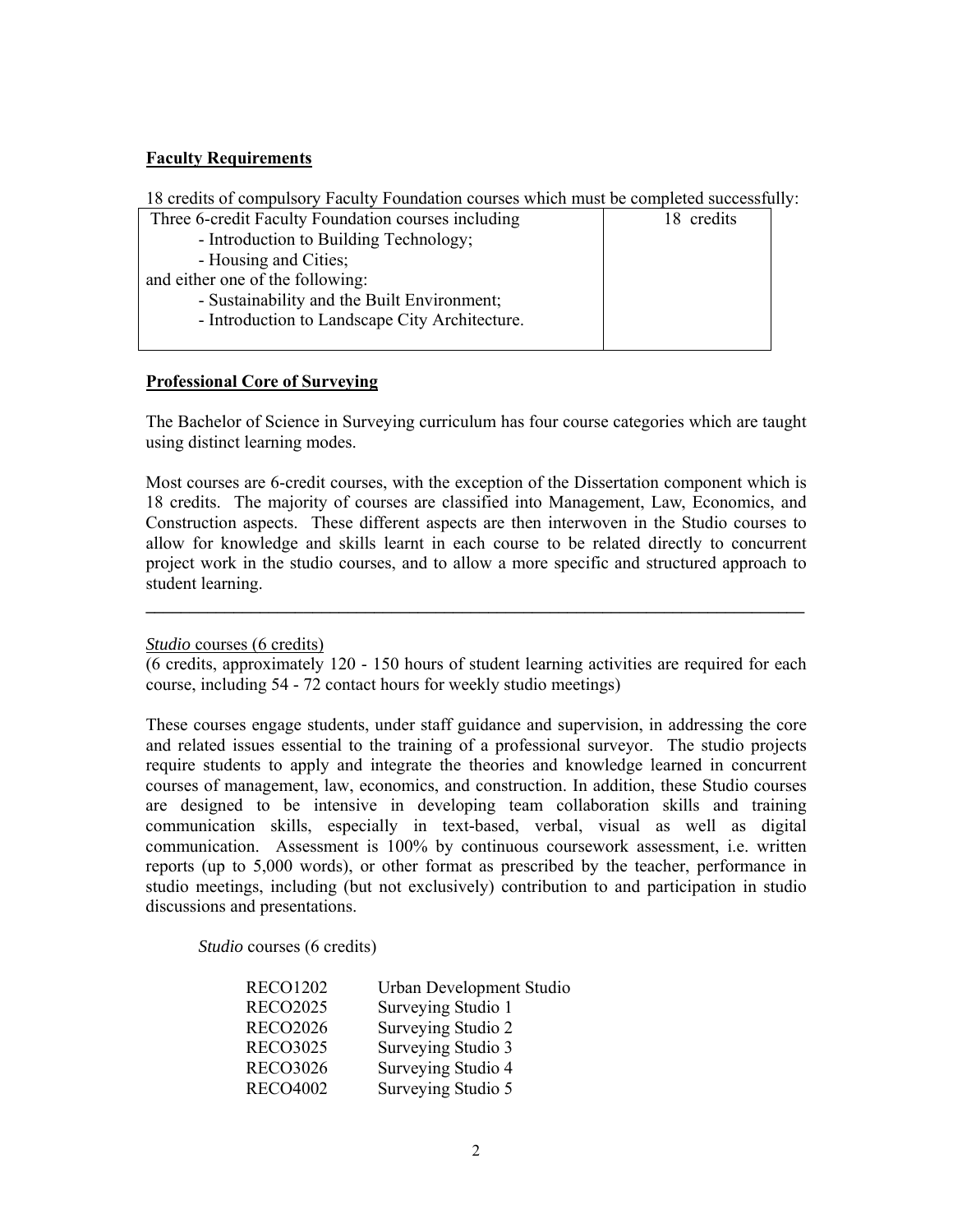#### *Management, Law and Economics* courses

 A typical 6-credit course in management, law and economics is comprised of 120 – 150 hours of student learning activities, which include lectures, seminars, tutorials (36 to 48 hours) and words approximately, or other format as deemed appropriate by the teacher) and a written independent study. Continuous assessment is by coursework (essays or reports: up to 3,000 examination (percentage weighting between continuous assessment and written examination of this component is to be specified by teachers and students will be notified in the respective Student Handbook).

*Management* courses (6 credits)

| <b>RECO2028</b> | Planning and Development                           |
|-----------------|----------------------------------------------------|
| <b>RECO3035</b> | <b>Construction Project Management 1</b>           |
| <b>RECO4007</b> | Real Estate and Facility Management Practice       |
|                 | (pre-requisite: Construction Project Management 1) |
| <b>RECO4010</b> | <b>Construction Project Management 2</b>           |
|                 | (pre-requisite: Construction Project Management 1) |

#### *Law* courses (6 credits)

| <b>RECO2032</b> | Introduction to Law                                     |
|-----------------|---------------------------------------------------------|
| RECO3027        | Land Law and Conveyancing Law                           |
| <b>RECO4008</b> | Development Control and Alternative Disputes Resolution |
| RECO4009        | <b>Construction Law</b>                                 |

*Economics* courses (6 credits)

| RECO2029        | Land Economics                                     |
|-----------------|----------------------------------------------------|
| <b>RECO3029</b> | Real Estate Investment and Finance                 |
|                 | (pre-requisite: Land Economics)                    |
| <b>RECO4004</b> | <b>Economics of Property Rights</b>                |
| <b>RECO4006</b> | Advanced Valuation (pre-requisite: Land Economics) |
|                 |                                                    |

#### *Construction* courses (6 credits)

 activities, which include lectures, seminars, tutorials (36 to 48 hours) site visit and independent study. Assessment is by coursework (essays or reports: up to 3,000 words approximately, or other format as deemed appropriate by the teacher) and a written A typical 6-credit course in construction is comprised of  $120 - 150$  hours of student learning examination (percentage weighting between continuous assessment and written examination of this component is to be specified by teachers and students will be notified in the respective Student Handbook).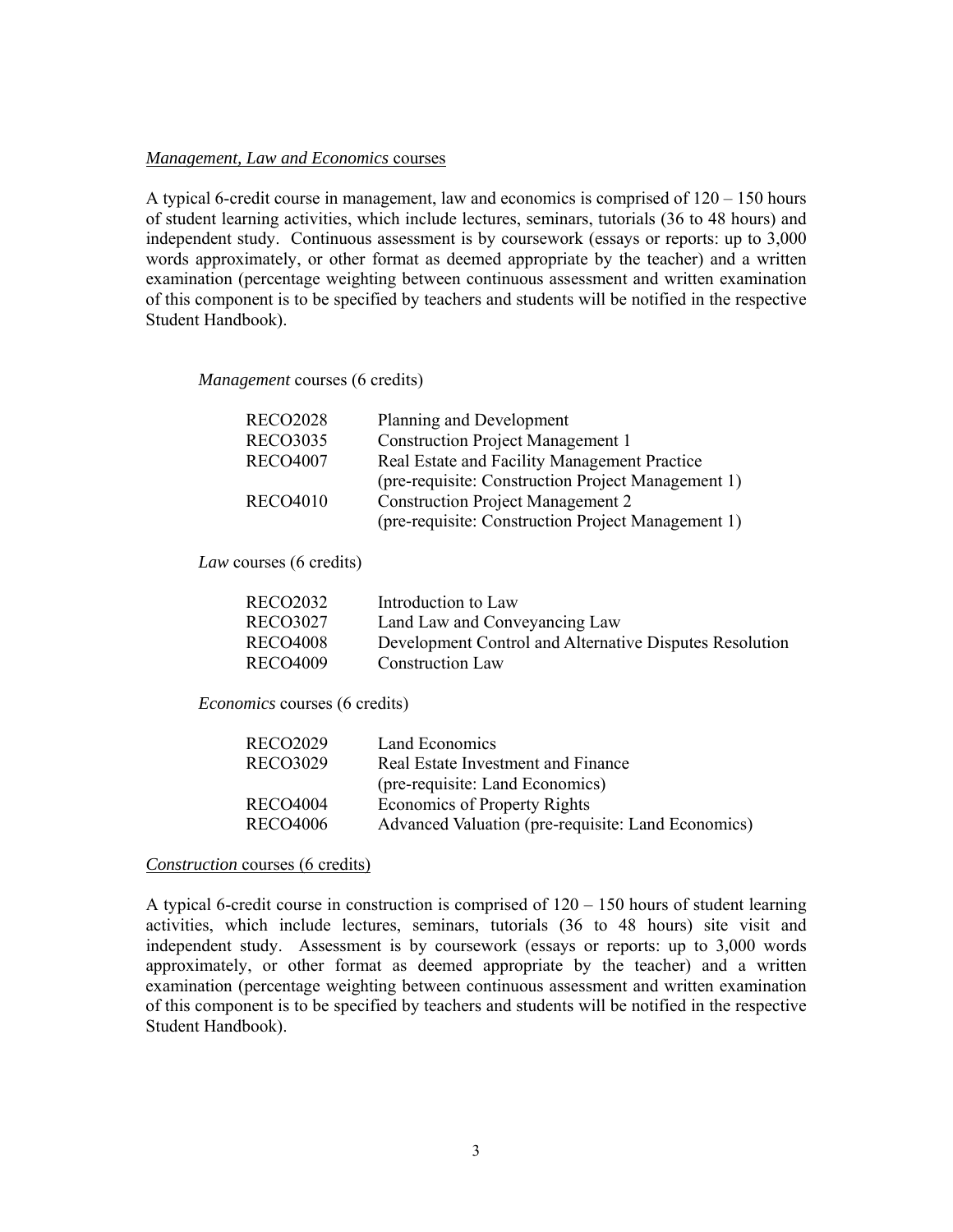*Construction* courses (6 credits)

| <b>RECO2030</b> | Building Services for Health and Safety   |
|-----------------|-------------------------------------------|
| <b>RECO2033</b> | Building Design and Construction          |
| <b>RECO2034</b> | Advanced Building Design and Construction |
| <b>RECO3030</b> | <b>Environmental Science in Buildings</b> |

*Research* courses (6 and 18 credits respectively)

 (6 and 18 credits, approximately 120 hours for 6 credits and 450 hours for 18 credits of student learning activities are required for each course respectively)

 One 6-credit course in *Research Methods* – This course introduces various methodologies and the latest development in studies related to the different aspects of real estate and construction research. It also prepares students for their final year dissertations. It aims to train students to think rationally and logically in conducting academic research and to be equipped with the ability to formulate a dissertation proposal. It includes a total of 120 hours of students learning activities with approximately 24 hours of core research seminars (mainly lectures and tutorials). Assessment is 100% by a written dissertation proposal (approximately 3,000 to 4,000 words).

 One 18-credit course in *Dissertation* – A dissertation (usually 10,000 words+) is a detailed studies is expected of the student. Assessment is 20% by an interim progress report and 80% discourse requiring original research. Up to 30 contact hours and 420 hours of independent by the final dissertation submitted.

*Research* Courses (6 and 18 credits respectively)

| RECO3032        | Research Methods                               |
|-----------------|------------------------------------------------|
| <b>RECO4001</b> | Dissertation (Pre-requisite: Research Methods) |

#### **Disciplinary Elective (6 credits)**

 Disciplinary Electives are open exclusively to Year Three students in the BSc in Surveying programme only. Students are required to choose from a prescribed set of options by the Department.

| <b>RECO3031</b> | Cities and Urban Development <sup>#</sup> |
|-----------------|-------------------------------------------|
| <b>RECO3033</b> | <b>Professional Practice</b>              |

 *are not included in the tuition fees and will vary depending on location.*  #*The Cities and Urban Development component in the disciplinary elective course comprises overseas (or outof-Hong Kong) study field trips, the costs of which are to be borne by students; hence, students are reminded that there will be travelling, accommodation and other related costs associated with those field trips. Such costs*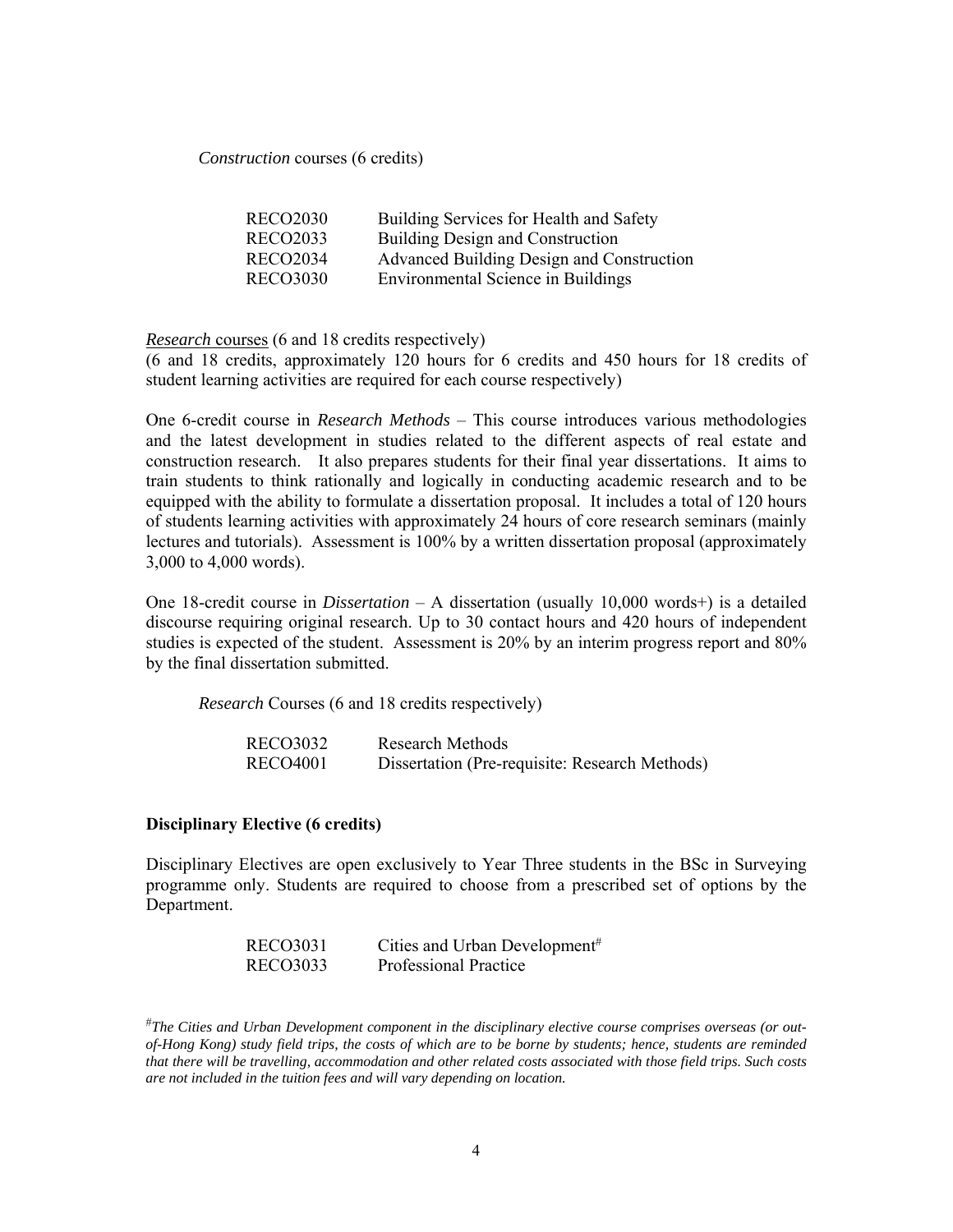# **Elective course (6 credits)**

Students can choose to take courses offered within or outside the Faculty.

# First Year of Study

| - AFFC1027 Introduction to Landscape City Architecture#          | $(6 \text{ credits})$ |
|------------------------------------------------------------------|-----------------------|
| - AFFC1028 Sustainability and the Built Environment <sup>#</sup> | $(6 \text{ credits})$ |
| - AFFC1200 Housing and Cities                                    | $(6 \text{ credits})$ |
| - AFFC1201 Introduction to Building Technology                   | $(6 \text{ credits})$ |
| - RECO1202 Urban Development Studio                              | $(6 \text{ credits})$ |
| - 4 Common Core courses                                          | (6 credits each)      |
| - Core University English                                        | $(6 \text{ credits})$ |
| - Chinese Language Enhancement course                            | $(6 \text{ credits})$ |

*# Students shall take either one of these two elective Faculty Foundation courses.* 

# Second Year of Study

| - RECO2025 Surveying Studio 1                        | $(6 \text{ credits})$ |
|------------------------------------------------------|-----------------------|
| - RECO2026 Surveying Studio 2                        | $(6 \text{ credits})$ |
| - RECO2028 Planning and Development                  | $(6 \text{ credits})$ |
| - RECO2029 Land Economics                            | $(6 \text{ credits})$ |
| - RECO2030 Building Services for Health and Safety   | $(6 \text{ credits})$ |
| - RECO2032 Introduction to Law                       | $(6 \text{ credits})$ |
| - RECO2033 Building Design and Construction          | $(6 \text{ credits})$ |
| - RECO2034 Advanced Building Design and Construction | $(6 \text{ credits})$ |
| - Common Core course                                 | $(6 \text{ credits})$ |
| - English Language Enhancement course                | $(6 \text{ credits})$ |
|                                                      |                       |

Third Year of Study

| - RECO3025 Surveying Studio 3                 | $(6 \text{ credits})$ |
|-----------------------------------------------|-----------------------|
| - RECO3026 Surveying Studio 4                 | $(6 \text{ credits})$ |
| - RECO3027 Land Law and Conveyancing Law      | $(6 \text{ credits})$ |
| - RECO3029 Real Estate Investment and Finance | $(6 \text{ credits})$ |
| - RECO3030 Environmental Science in Buildings | $(6 \text{ credits})$ |
| - RECO3032 Research Methods                   | $(6 \text{ credits})$ |
| - RECO3035 Construction Project Management 1  | $(6 \text{ credits})$ |
| - Disciplinary Elective                       | $(6 \text{ credits})$ |
| - Elective                                    | $(6 \text{ credits})$ |
| - Common Core course                          | $(6 \text{ credits})$ |
|                                               |                       |

Final Year of study

| - RECO4001 Dissertation       | $(18 \text{ credits})$ |
|-------------------------------|------------------------|
| - RECO4002 Surveying Studio 5 | $(6 \text{ credits})$  |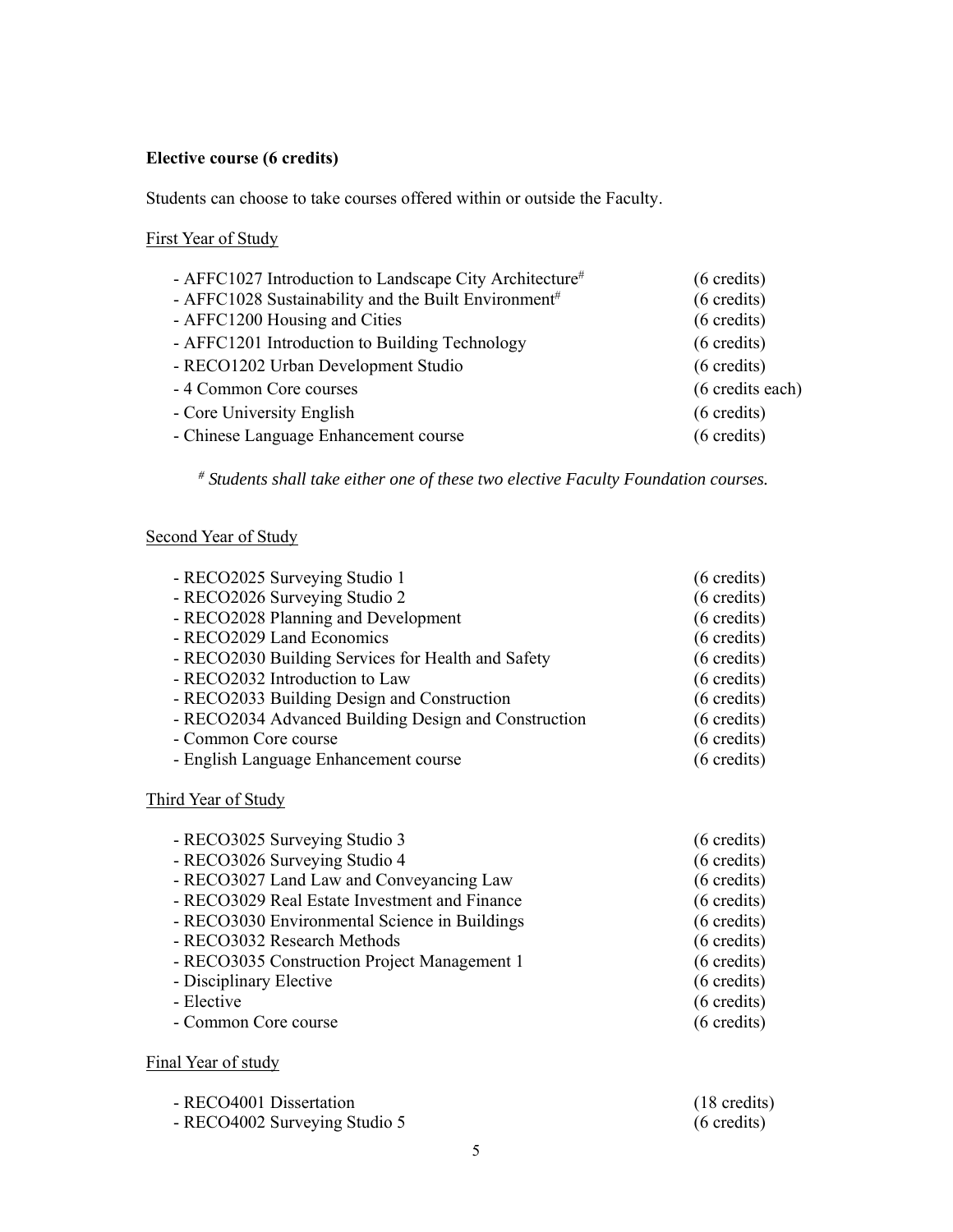| - RECO4004 Economics of Property Rights                           | $(6 \text{ credits})$ |
|-------------------------------------------------------------------|-----------------------|
| - RECO4006 Advanced Valuation                                     | $(6 \text{ credits})$ |
| - RECO4007 Real Estate and Facility Management Practice           | $(6 \text{ credits})$ |
| - RECO4008 Development Control and Alternative Dispute Resolution | $(6 \text{ credits})$ |
| - RECO4009 Construction Law                                       | $(6 \text{ credits})$ |
| - RECO4010 Construction Project Management 2                      | $(6 \text{ credits})$ |
|                                                                   |                       |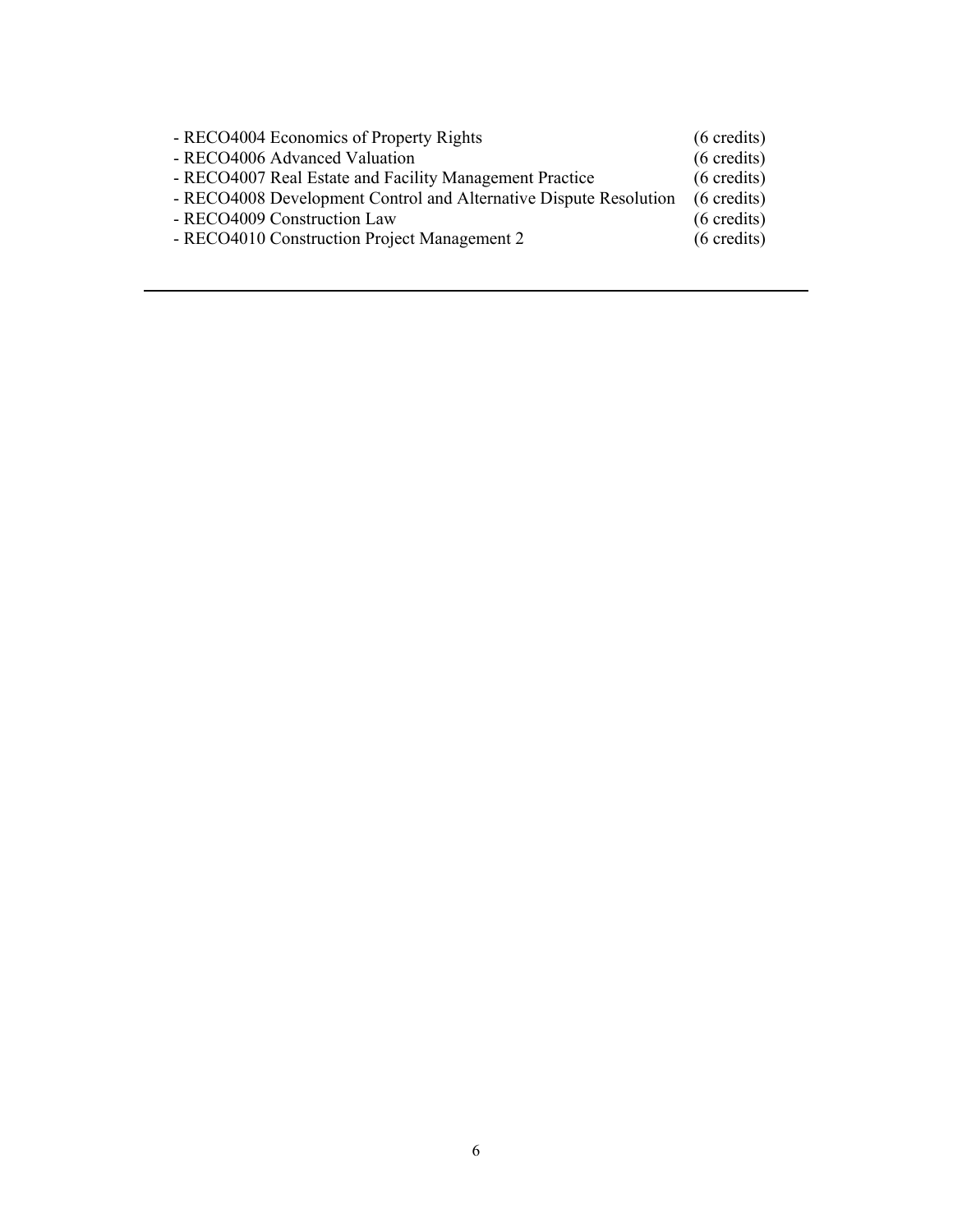## **Course Description**

**Year 1** 

#### **AFFC1027 AFFC1027 Introduction to Landscape City Architecture (6 credits)**

 This course is an introduction to the understanding of landscapes, cities, and architectures. Students will be exposed to why architecture is an essential necessity for our societies as well as recognising that architecture is both an expression of programme, form and structure as how architecture is presented to the public and how its practice is varied and diverse in Kong will be the playground and the source for learning, describing and debating. In addition to lectures, a series of walks, visits, and exercises will allow the students to express, well as the resolution of cultural specificities and practices. We will demonstrate and examine different societies. The various geographical, landscape and urban conditions found in Hong demonstrate, and challenge the different propositions presented in the class.

Assessment: 100% continuous coursework assessment

## **AFFC1028 Sustainability and the Built Environment (6 credits)**

 & mobility; water; waste; energy; food; (natural) disasters; and community & governance. people, in their visions of the future, have sought to perfect built environments as the setting The course examines the broad range of issues confronting mankind's search for a sustainable future, such as: population & urbanization; transportation  $\&$  logistics; technology Through the perspective of contemporary and historical case studies students explore how for model communities.

 The ideas raised in the lectures, reinforced through weekly readings and weekly tutorial sessions, are brought together at the end of the course with an intensive workshop, in which students look to define their own vision of a sustainable community. This course is intended to inspire thinking about the way we should construct our living environments in future, in order to find a sustainable balance.

Assessment: 100% continuous coursework assessment

## **AFFC1200 Housing and Cities (6 credits)**

 The aim of this course is to develop students' abilities to identify, describe and analyze critically the role and function of cities at different stages. In addition, students will be encouraged to correlate between city formation and various elements in urban development, particularly housing issues, in an increasingly globalized context. The course is explicitly interdisciplinary, and introduces recurrent and emerging debates about housing and the role and function of cities in the 21st century together with a parallel analysis of an increasingly complex matrix of social, political and economic issues as the pace of urbanization increases. Upon completion of the course students will have an appreciation of the complexity of urban issues in an increasingly urban world, and an appreciation of one of the major functions of cities - housing people.

Assessment: 100% Continuous coursework assessment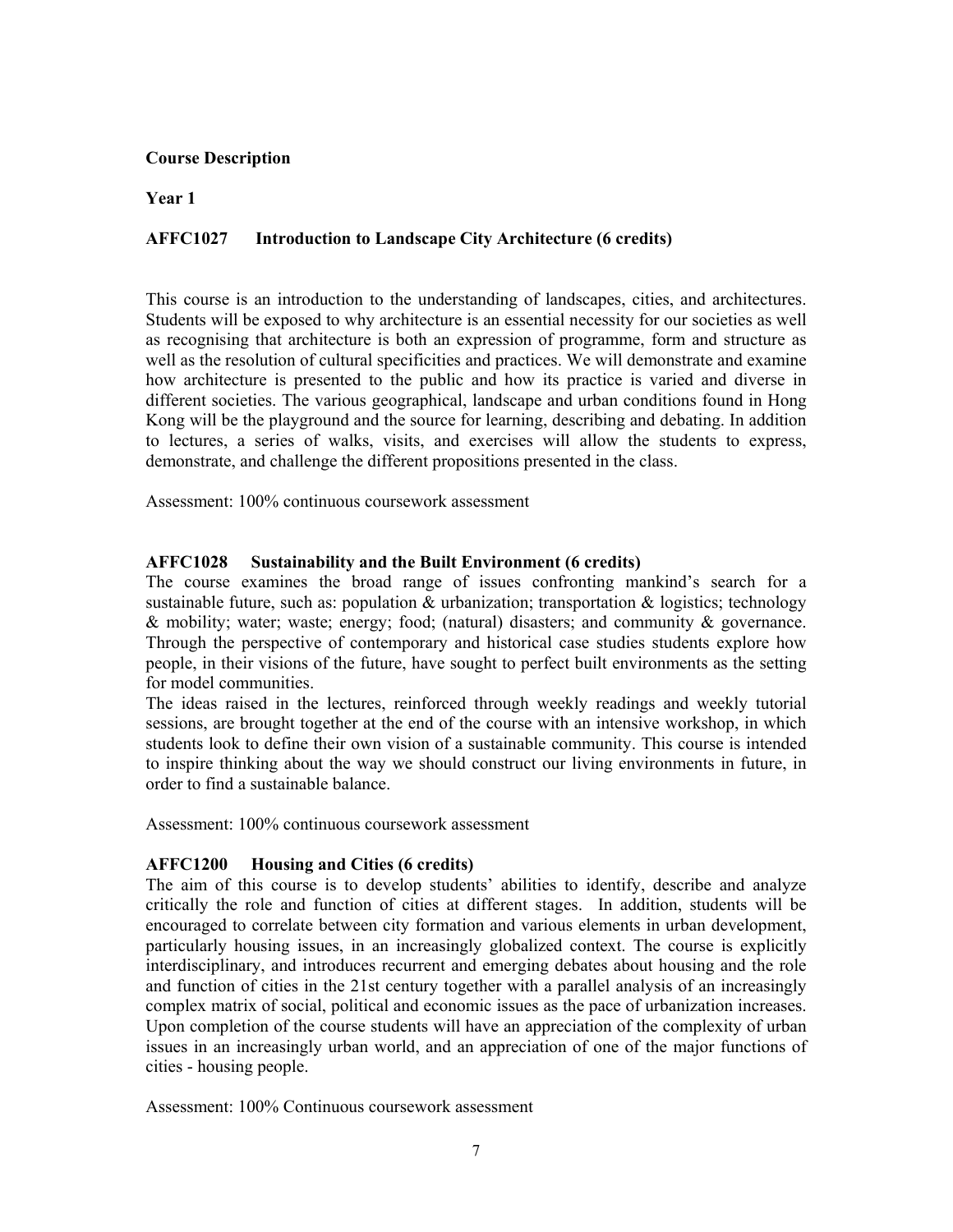# **AFFC1201 Introduction to Building Technology (6 credits)**

 construction of buildings. The aim of the course is to help students to explain why the building stands up, identify the function of essential elements and components of buildings, This course provides the fundamental knowledge and concepts for functional design and including the materials used and their installation methods.

 A morphological approach will be used to explain the building elements and components. Students will learn how to read from drawings and sketches, and appreciate their practical application from site visits.

Topics will cover structural elements, building envelopes and services of buildings, including the materials and methods of their installation.

Assessment: 100% continuous coursework assessment

# **RECO1202 Urban Development Studio (6 credits)**

 This is an elementary introduction to the general aspects of urban (land and construction) development in Hong Kong. The essence is "facts-finding" for First Year students to understand the basic picture of what constitute urban (land and construction) development in Hong Kong via a studio-teaching and -learning mechanism. This serves as a foundation for students to study more advanced and academic courses in Years Two to Four.

Assessment: 100% continuous coursework assessment

## **CAES1000 Core University English (6 credits)**

 The Core University English (CUE) course aims to enhance first-year students' academic English language proficiency in the university context. CUE focuses on developing students' academic English language skills for the Common Core Curriculum. These include the language skills needed to understand and produce spoken and written academic texts, express academic ideas and concepts clearly and in a well-structured manner and search for and use through the Moodle platform on academic speaking, academic grammar, academic vocabulary, citation and referencing skills and avoiding plagiarism will be offered to students to support their English learning. This course will help students to participate more academic sources of information in their writing and speaking. Four online-learning modules effectively in their first-year university studies in English, thereby enriching their first-year experience.

Assessment: 65% continuous coursework assessment and 35% examination

# **CEUC9001 Practical Chinese for Surveying, Urban Studies, and Conservation Students (6 credits)**

 construction and surveying profession through basic training in presentation skills and in specific techniques for the preparation of target-oriented letters, proposals, plans and reports. This course also aims to develop students' ability to engage in negotiations, debates as well as critical and creative thinking. In order to promote artistic and aesthetic appreciation, will be conducted. Site visits to traditional Chinese temples, gardens and museums will be organized to provide students with opportunities to gain hands-on experiences of the inner dynamics of Chinese culture. Students will be able to acquire sophisticated Chinese language The main objective of this course is to enhance the students' command of Chinese for the thematic lectures and topical workshops on Chinese calligraphic and artistic representations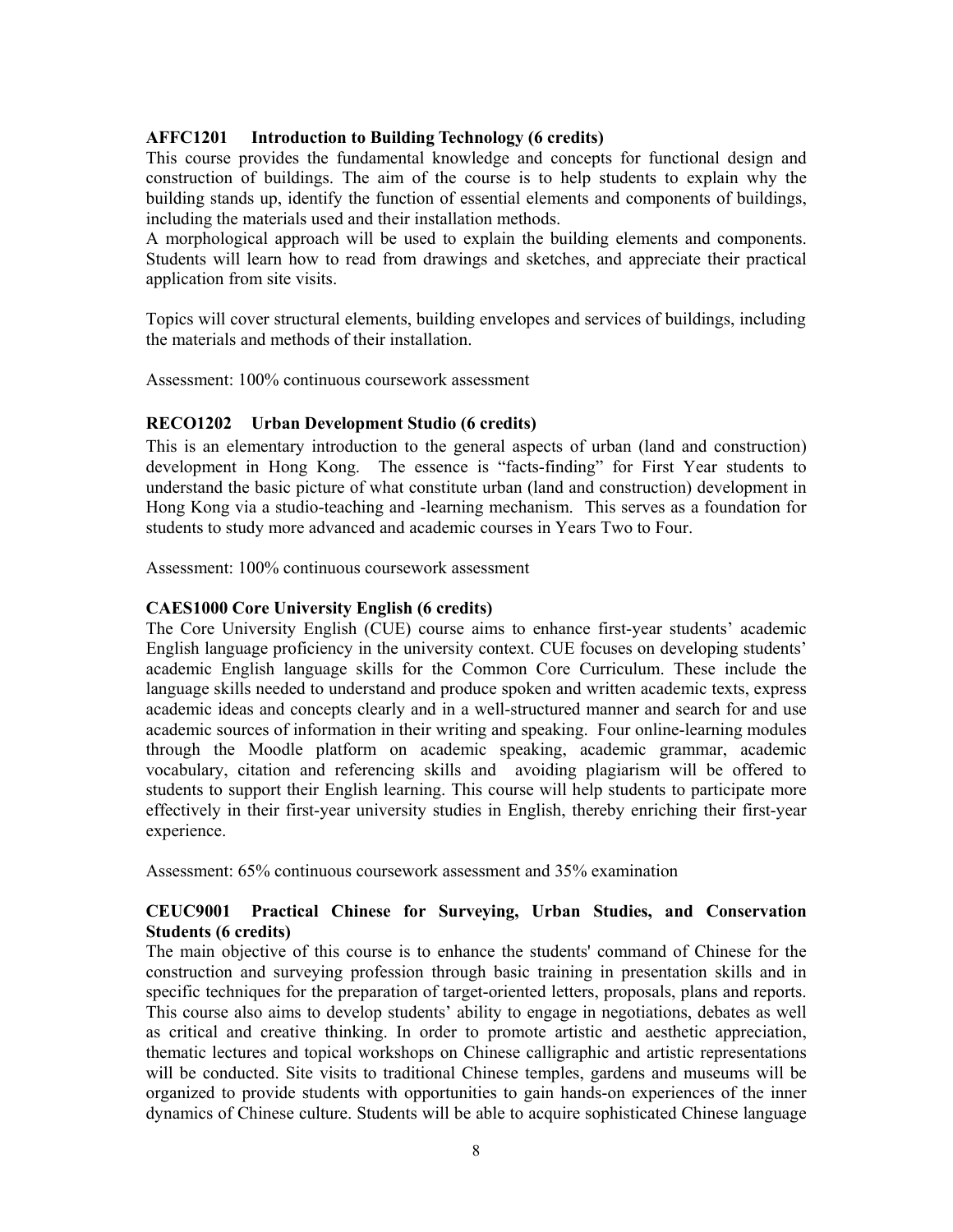skills and knowledge of Chinese culture within the context of the discipline of construction and surveying.

- studies. Reflect on their language learning experience and devise strategies for further 1. Demonstrate ability in using effective spoken and written language skills required for daily life communication, surveying & architecture related professions and academic improvement
- 2. Have in-depth oral presentation, discussion and debating skills.
- 3. Have an overall understanding between language and cultural concepts.
- 4. Have a better awareness and sensitivity toward language usage, critical thinking and aesthetic quality.

Assessment: 50% continuous coursework assessment and 50% examination

#### **4 Common Core courses (6 credits each)**

## **Year 2**

# **RECO2025 Surveying Studio 1 (6 credits) (Certified Communication Intensive Course3)**

 This course is structured to develop students' ability to solve authentic problems in the land conversion process, in particular the land and real estate market.

**\_\_\_\_\_\_\_\_\_\_\_\_\_\_\_\_\_\_\_\_\_\_\_\_\_\_\_\_\_\_\_\_\_\_\_\_\_\_\_\_\_\_\_\_\_\_\_\_\_\_\_\_\_\_\_\_\_\_\_\_\_\_\_\_\_\_\_\_\_\_\_\_\_\_\_** 

Assessment: 100% continuous coursework assessment

## **RECO2026 Surveying Studio 2 (6 credits) (Certified Communication Intensive Course)**

 This course is structured to develop students' ability to solve authentic problems in the land conversion process, in particular the development, construction, and management issues of a project.

Assessment: 100% continuous coursework assessment

## **RECO2028 Planning and Development (6 credits)**

 This course addresses the planning and development issues related to land and construction process; housing market analysis; the real estate cycle; market analysis; urban land policy analysis; the land tenure system; land supply and urban land policy; development appraisal; development controls; post development analysis; property appraisal; change of use; end of management in Hong Kong. It covers general aspects of the land and property development

- (i) the teaching and assessment of oral, written and visual communication 'literacies'; and
- (ii) at least 40% of the course grade assigned to communication-rich assessment tasks.

Please refer to the respective syllabuses statements on the programme website for the details.

<sup>&</sup>lt;sup>3</sup> A certified Communication-intensive (CI) Course which meets all of the requirements endorsed by HKU's Senate, including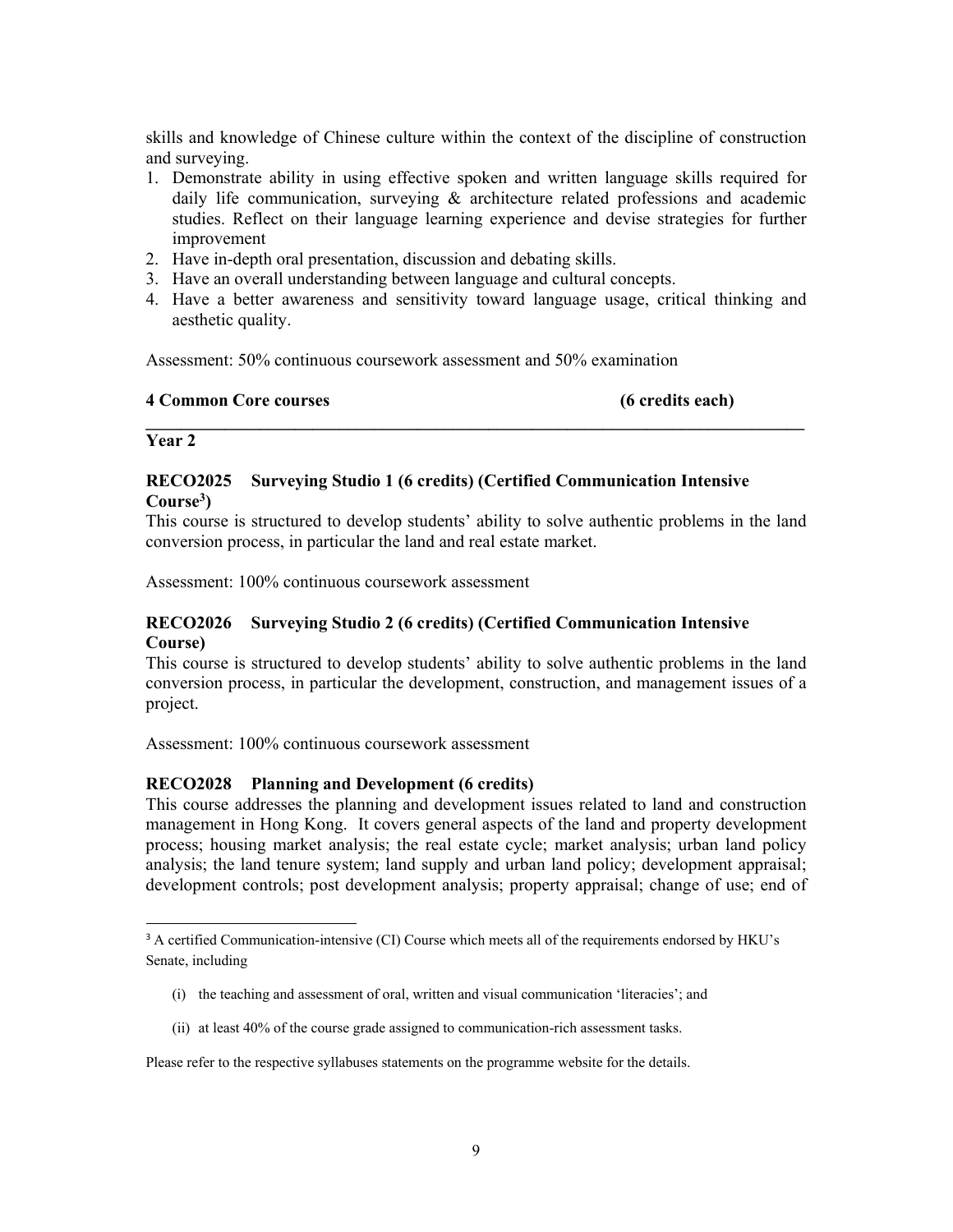the life cycle; redevelopment; planning, land lease and building control; application and approval procedures; development potential and parameters; the construction process; introduction to procurement, contract option, and facility management.

Assessment: 20% continuous coursework assessment and 80% examination

# **RECO2029 Land Economics (6 credits)**

 Location, trade and economic growth; the concept of rent and economic rent; producers' location decisions; urban land markets; economic regions; land as a natural resource; money and interest theory; timing problems in the land conversion process; renovation and redevelopment cycles; land stock control; government land and housing policies; social costs and land rent dissipation.

Assessment: 40% continuous coursework assessment and 60% examination

# **RECO2030 Building Services for Health and Safety (6 credits)**

 relationship with building uses, emphasizing in particular the health and safety issues. The course enables students to perform basic appraisal on the design and installation of various building services systems to help achieve the health and safety of building occupants and the public at large. The main themes covered in the course include (1) fire safety; (2) sanitation; This course introduces the design and functional requirements of building services and their (3) vertical transportation; and (4) electrical safety.

Assessment: 40% continuous coursework assessment and 60% examination

# **RECO2032 Introduction to Law (6 credits)**

 the law of contract and tort; introduction to public law. Legal framework of the HKSAR - the Basic Law and the HKSAR legal system; elements of

Assessment: 20% continuous coursework assessment and 80% examination

# **RECO2033 Building Design and Construction (6 credits)**

Functions of buildings, relationship of elements, properties of basic construction materials, structural concepts, the processes and techniques of constructing simple buildings in Hong Kong.

Assessment: 40% continuous coursework assessment and 60% examination

# **RECO2034 Advanced Building Design and Construction (6 credits)**

 This course provides the theoretical knowledge and concepts for the functional design and construction of complex buildings in Hong Kong. Topics cover processes and techniques for the construction of buildings, appreciation of structural systems for high-rise buildings, inspection and maintenance of building, performance of materials and components, sustainable construction and common civil engineering construction.

Assessment: 40% continuous coursework assessment and 60% examination

# **CAES9121 Communication Course for Architecture Students** (6 credits)

 This English-in-the-Discipline course is designed to help students to respond effectively to the communication demands of their studio programmes and their future careers. The focus is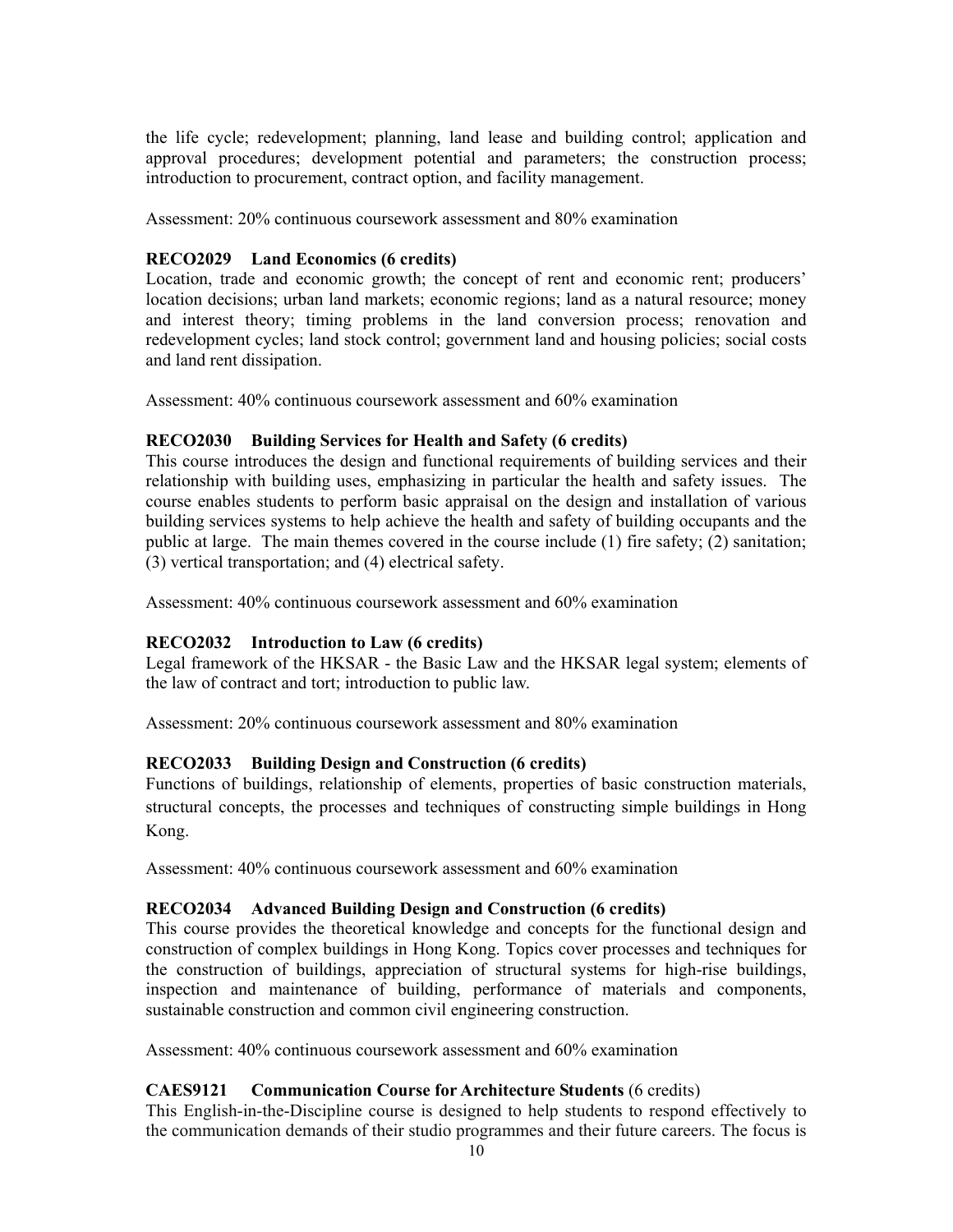on raising students' awareness of the genre of professional discourse by providing them with opportunities to enhance their linguistic range in their approach to architectural, cultural, realestate & built environment literacy.

Activities are organised through engagement in project-based discussion and written tasks designed to simulate the English Language demands on Architectural, Surveying and Built Environment professionals.

 The out-of-class learning component of the course will supplement the main aims by consolidating use of vocabulary related to architectural, real estate & built environment and and with resources they can access to take responsibility to improve their own language skills further enhancing students' writing. Students will also become familiar with self-evaluation in future.

Assessment: 100% continuous coursework assessment

## **Common Core course (6 credits)**

## **Year 3**

## **RECO3025 Surveying Studio 3 (6 credits)**

 In the first semester students will participate in an inter-disciplinary project, or comparable learning project. The project is designed for surveying students to form multi-disciplinary teams to work on tasks from feasibility to scheme design stage so that they could learn from each other, experience team spirit and be able to see different problems from different perspectives. Appropriate elements of China Practice may be included.

Assessment: 100% continuous coursework assessment

## **RECO3026 Surveying Studio 4 (6 credits)**

 The second semester is designed to consider inter-disciplinary problem scenarios from practical real life situations that may arise from the different aspects of surveying. intended to provide students with an opportunity to apply what they have learnt in real life and explore inter-disciplinary problems that they need to resolve in real life situations, instead of dealing with specified problems as with assignments in other modules. For that purpose, on many occasions the problems will be deliberately ill-defined. Appropriate elements of China Practice may be included. Design of problem scenarios is situations that arise during the planning, development, construction, marketing and maintenance stages of a project. The scenarios will be designed to require students to identify

Assessment: 100% continuous coursework assessment

## **RECO3027 Land Law and Conveyancing Law (6 credits)**

 Land tenure in the HKSAR; co-ownership; mortgages; easements; covenants; leases; landlord and tenant; adverse possession; deed of mutual covenant and the management of multi-storey buildings; the land registration system; Conveyancing law in the HKSAR and Mainland China.

Assessment: 20% continuous coursework assessment and 80% examination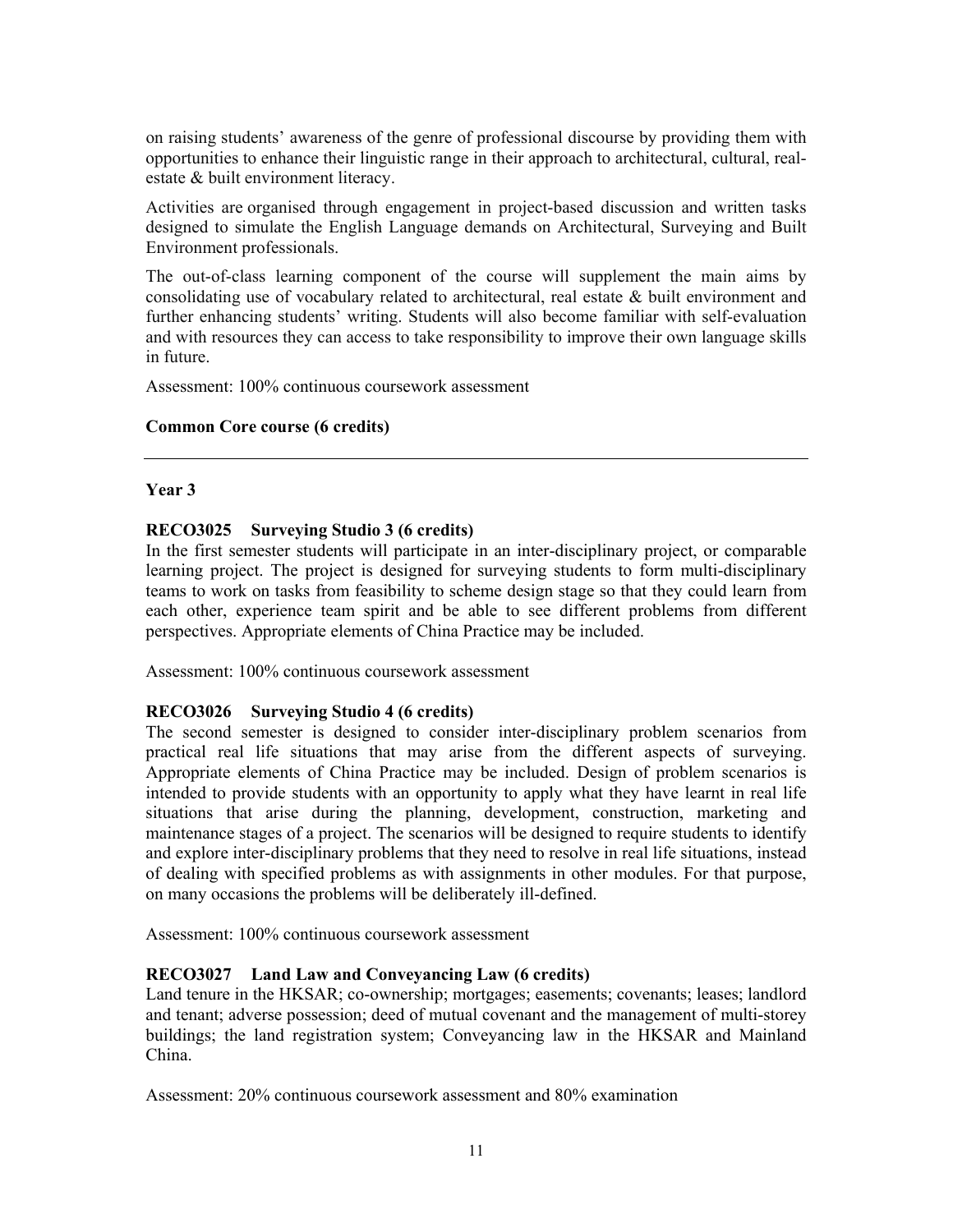## **RECO3029 Real Estate Investment and Finance (6 credits)**

 Real Estate market; financial economic concepts and tools for investment analysis; applications in real estate, REIT and land; leverage; statistical model for forecasting.

Assessment: 40% continuous coursework assessment and 60% examination

Prerequisite: RECO2029 Land Economics

## **RECO3030 Environmental Science in Buildings (6 credits)**

 Principles of the built environment, climate, sick buildings and green buildings. Indoor air quality and thermal comfort. Principles of ventilation and air conditioning. Humidity and condensation. Principles of lighting, colour and vision. Lamps, luminaries, daylighting and lighting systems design. Principles of sound and hearing. Sound insulation, noise control and architectural acoustics. Principles of thermal insulation and energy management in buildings.

Assessment: 40% continuous coursework assessment and 60% examination

# **RECO3032 Research Methods (6 credits)**

 This course introduces various methodologies and the latest development in studies related to the different aspects of real estate and construction research. It also prepares students for their final year dissertations. It aims to train students to think rationally and logically in conducting academic research and to be equipped with the ability to formulate a dissertation proposal. Techniques in literature search, qualitative and quantitative approaches, tests of hypotheses, data analysis, and dissemination of results are also introduced.

Assessment: 100% continuous coursework assessment

## **RECO3035 Construction Project Management 1 (6 credits)**

 This module introduces project management theory, general management theory, and project procurement methods with a particular focus on the real estate and construction market. Principles of pre-contract administration are presented and issues in occupational health, safety and wellbeing are highlighted.

Assessment: 50% continuous coursework assessment and 50% examination

## **Disciplinary Elective (6 credits)**

 Disciplinary Electives are open exclusively to Year Three students in the BSc (Surveying) programme. Students are required to choose between RECO3031 Cities and Urban Development (6 credits) or RECO3033 Professional Practice (6 credits), which are offered in the second semester.

# **RECO3031 Cities and Urban Development (6 credits)**

 international or PRC destinations. The main objective is to analyse and explain international differences in real estate and construction institutions and practices. Desk research, important components. In addition to the preparing of the study trip, students taking this Disciplinary Elective are also required to attend the Professional Competency Workshop This course requires students to organize a 1-2 weeks study field trip themselves, to preparation and organization of site visits, analyses, formal reporting and presentation are all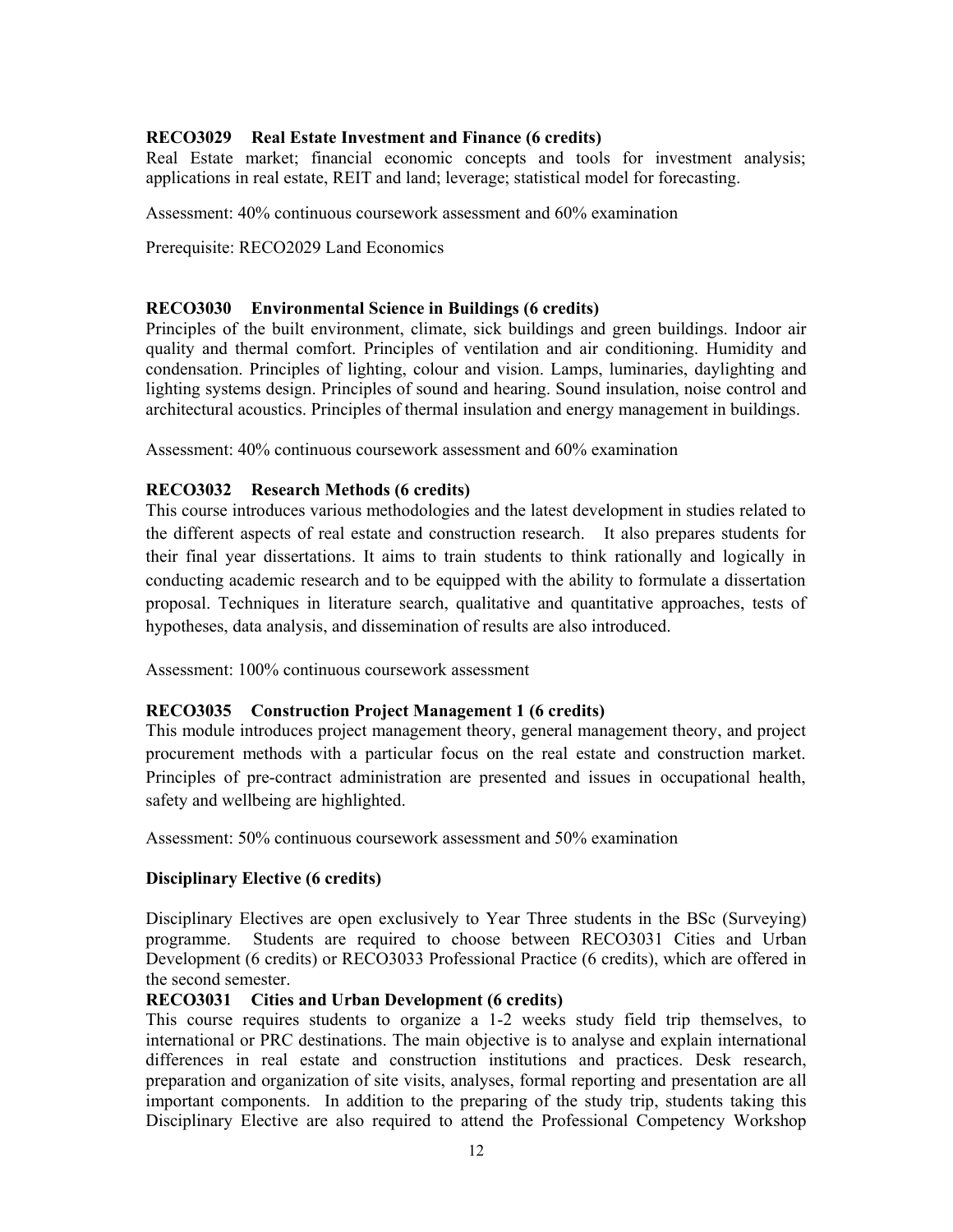Practice. This will serve as a foundation for students to conduct a comparative study of similarities and differences in professional practice when they undertake the study trip outside Hong Kong. PCW will be assessed and the mark forms 30% of the overall mark for (PCW) series that are offered to the other Disciplinary Elective, RECO3033 Professional this course.

Assessment: 100% continuous coursework assessment

# **RECO3033 Professional Practice (6 credits)**

 The aim of this module is to build on academic modules in a practical environment so as to increase maturity and motivation by learning as a member of a professional team in the real estate and construction field and handling real life real estate and construction projects. This also allows tacit and professional knowledge in the field to be conveyed to the students in a more personal and efficient way. On the other hand, it provides a platform for our students to demonstrate advanced academic knowledge learned in different modules to be applied in practice.

 Seasoned professionals from the industry in the field of real estate, general practice surveying, as well as property and facility management will be invited to deliver in-depth knowledge PCW series will span over a period of 10 weeks and the mark forms 30% of the overall mark quantity surveying / commercial management, building surveying, planning and development exchange with the students in the Professional Competency Workshop (PCW) series. Such for this course.

The relative weighting of these assessments is:

PCW 30% and Professional Knowledge assessment 70%

## **Common Core course (6 credits)**

## **Elective (6 credits)**

#### **Final Year**

## **RECO4001 Dissertation (18 credits) (Capstone experience)**

 A dissertation is a detailed discourse on a research topic in the area of real estate and construction chosen by the student, to be executed following scientific methodology principles as taught in Research Methods. It aims to train students to think scientifically and logically, and to carry out and complete an entire research project on their own, under a dissertation supervisor. Students are expected to identify and define a problem for scientific academic research; substantiate the research problem, and as appropriate, propose testable hypotheses with appropriate methodology and data; collect empirical data to test the proposed hypotheses and explain the regularities in the data collected; to justify the outcomes/conclusions made with substantiated reasons and carry out further research to widen and deepen the analysis.

 (In which: 20% by an interim progress report and 80% by the final dissertation submitted.) Assessment: 100% continuous coursework assessment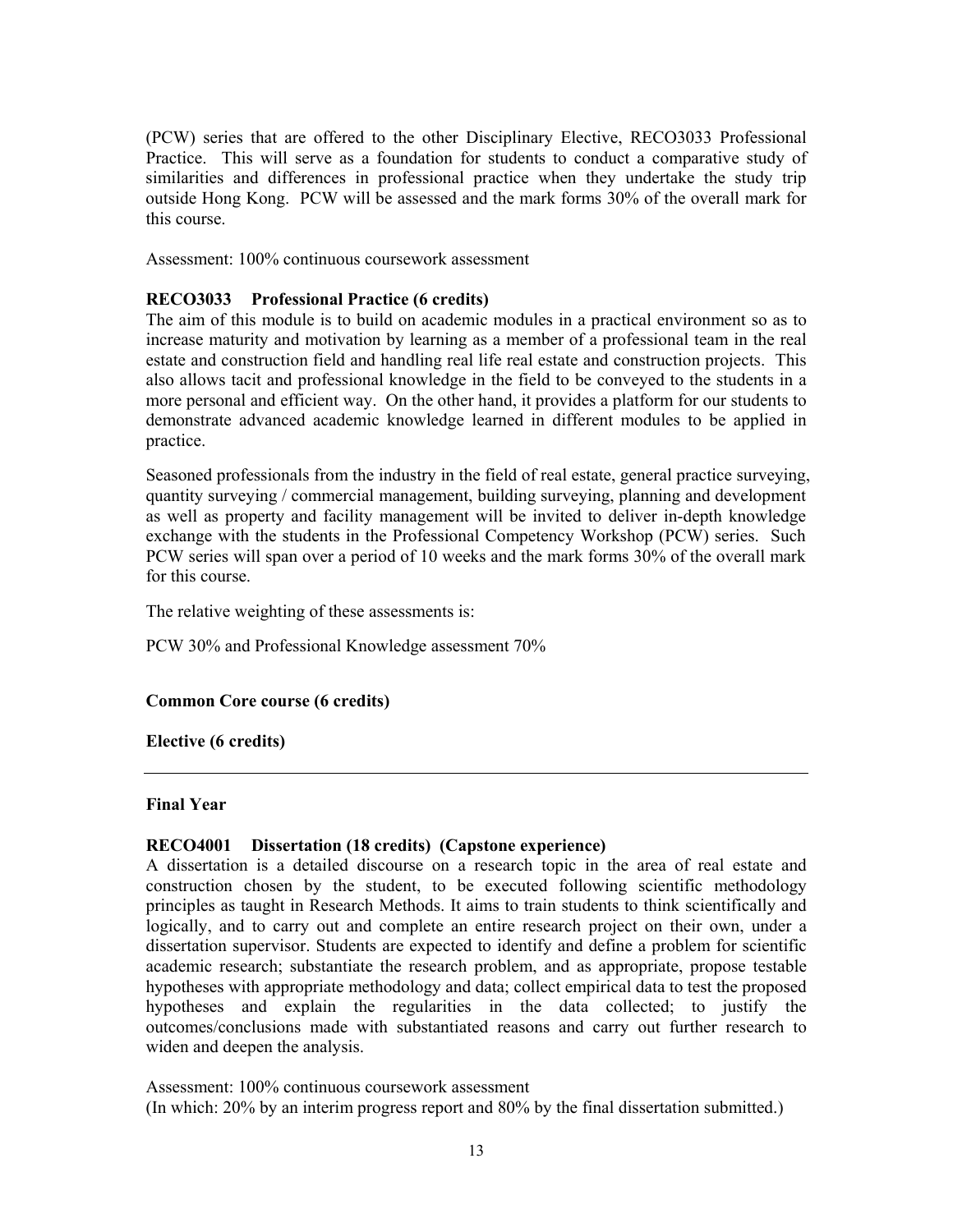Prerequisite: RECO3032 Research Methods

# **RECO4002 Surveying Studio 5 (6 credits)**

 For this Studio programme students are required to formulate their own study area based on brief hypothetical scenarios given. Emphasis is on issues related to the broad concept of sustainability in a global context and its relation to land, real estate, construction and building development and management.

Assessment: 100% continuous coursework assessment

## **RECO4004 Economics of Property Rights (6 credits)**

 Basic concepts of economic growth and development; general concepts of property rights as foundation for understanding the economy and government policies on land use; concepts of market failure in the development market and industry and their Coasian transaction cost reinterpretation in the light of sustainable development driven by innovations in property development; and neo-institutional analysis of issues in development economics applied to spatial analysis.

Assessment: 50% continuous coursework assessment and 50% examination

## **RECO4006 Advanced Valuation (6 credits)**

 The concept of value in different contexts and for different valuation purposes. Statutory valuation – purposes and methods. Advanced valuation for real estate development. The relationships between the real estate market and other asset markets. Asset pricing models. Real estate investment portfolio management – theory, institutions and constraints.

Assessment: 40% continuous coursework assessment and 60% examination

Prerequisite: RECO2029 Land Economics

## **RECO4007 Real Estate and Facility Management Practice (6 credits)**

 This module outlines and explains the roles of property and facility management on real estate portfolios, and explores the strategic management roles of a property and facility manager.

Assessment: 40% continuous coursework assessment and 60% examination

Prerequisite: RECO3035 Construction Project Management 1

## **RECO4008 Development Control and Alternative Disputes Resolution (6 credits)**

 Building and planning applications and appeals; Government leases; lease terms / conditions, lease modification and relevant legislation; Land resumption and compensation; Alternative dispute resolution: primary and secondary dispute resolution; negotiation; conciliation; mediation; adjudication and arbitration; Law of arbitration.

Assessment: 20% continuous coursework assessment and 80% examination